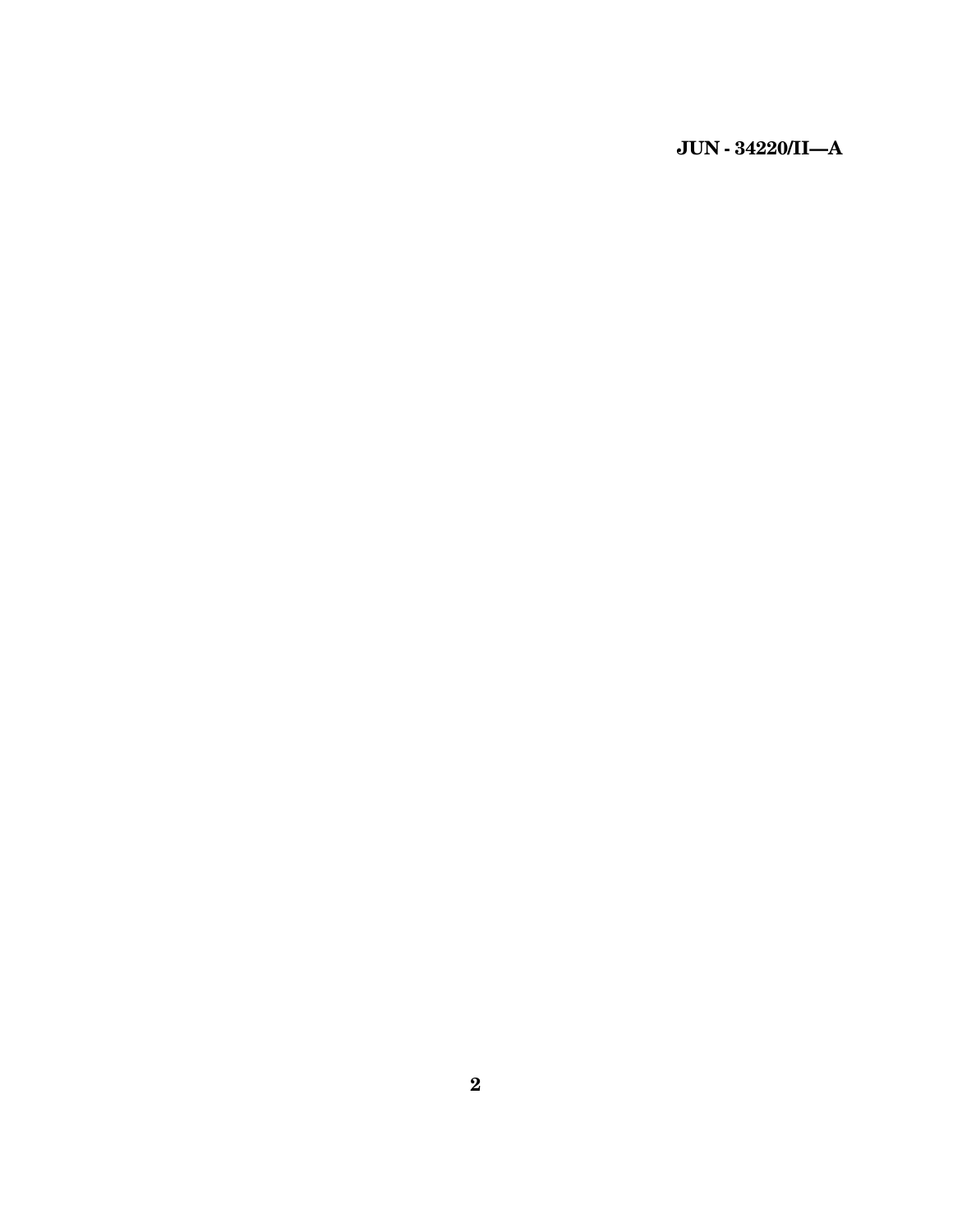# **Life Sciences Paper II**

#### **Time Allowed : 120 Minutes] [Maximum Marks : 200**

**Note :** This Paper contains **Hundred (100)** multiple choice questions. Each question carrying **Two (2)** marks. Attempt *All* questions.

- 1. You are looking at a specimen with a compound microscope. The ocular lens has a magnification of 8X and the objective lens has a magnification of 2X. What is the total magnification ?
	- (A) 2X
	- (B) 8X
	- (C) 10X
	- (D) 16X
- 2. Which of the following is *true* for enzyme catalyzed reactions ? (A)  $K_m$  is affinity constant
	- (B)  $V_{\text{max}}$  can never be achieved
	- (C)  $K_m = \frac{1}{2}V_{max}$
	- (D)  $K_m = V_{max}$
- 3. Which of the following statements about monosaccharides is *correct* ?
	- P— Epimers of monosaccharides differ in chemical properties.
	- $Q$  In aldoses,  $C_1$  is the anomeric carbon.
	- R— Anomers differ in configuration at the glycosidic carbon.
	- S— Epimers differ in configuration at any carbon other than glycosidic carbon.
	- (A) R and S
	- (B) P and Q
	- (C) Q, R and S
	- (D) P, Q, R and S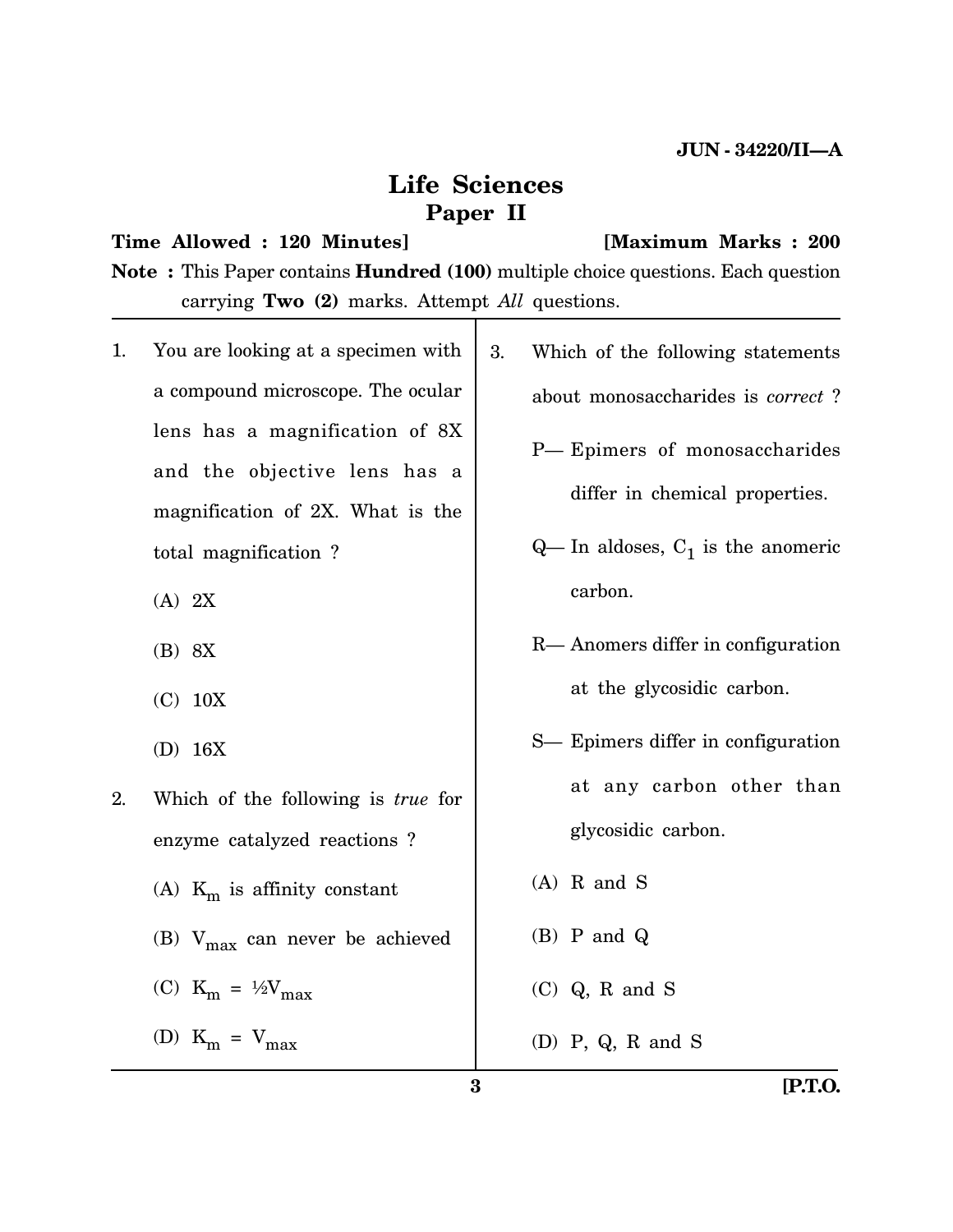- 4. If a naive T cell recognizes an antigen-MHC complex on an appropriate antigen-presenting cell or target cell, it will be activated, initiating :
	- (A) a primary response
	- (B) a secondary response
	- (C) a prophylactic response
	- (D) degranulation of mast cells
- 5. A Ramchandran plot describes, for a particular amino acid in a polypeptide chain, stearically allowed angles for :
	- (A)  $C\alpha$ — $C$  and  $C\alpha$ — $CB$  bonds
	- (B)  $C\alpha$ —C and  $C\alpha$ —N bonds
	- (C)  $C\alpha$ —C and  $C\alpha$ —H bonds
	- (D) C $\alpha$ —N and C $\alpha$ —H bonds

Glucose  $(A)$ Pyruvate **NAT NAD**  $(C)$ **NAT**  $CO<sub>2</sub> + H<sub>2</sub>O$ Lactate  $CO<sub>2</sub> + Ethanol$ What are  $(A)$ ,  $(B)$ ,  $(C)$  &  $(D)$  in the above diagram ?

- (A) Glycolysis, TCA cycle, homolactic fermentation and alcoholic fermentation
- (B) Glycolysis, TCA cycle, alcoholic fermentation and homolactic fermentation
- (C) Glycolysis, homolactic fermentation, TCA cycle and alcoholic fermentation
- (D) Glycolysis, alcoholic fermentation, homolactic fermentation and TCA cycle

6.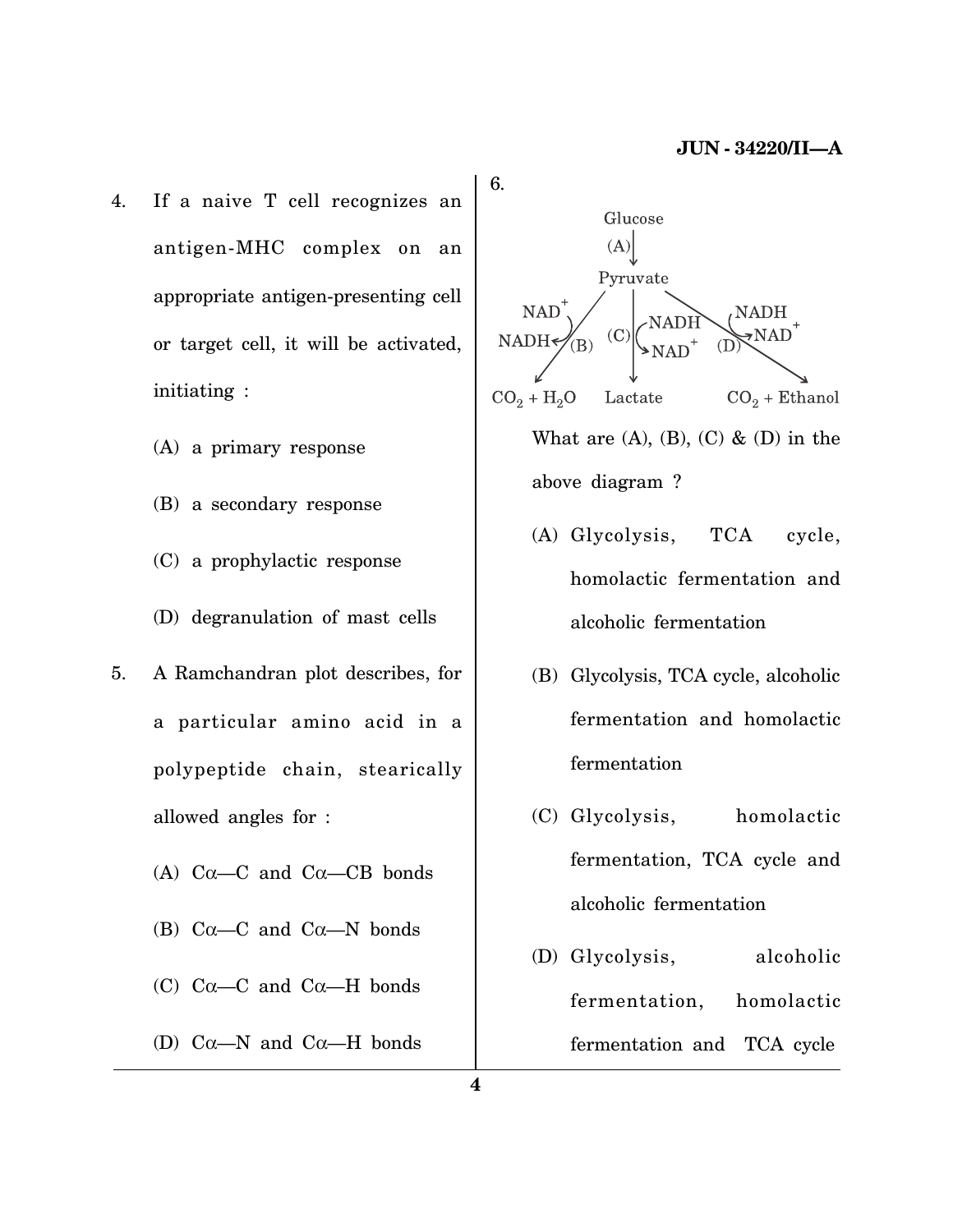7. Various atoms of pyrimidine ring are derived from :



- (A) N1, C4, C5, C6-Aspartate, C2- Bicarbonate and N3-Glutamine
- (B) N1, C4, C5, C6-Glutamine, C2- Bicarbonate and N3-Aspartate
- (C) N1, C4, C5, C6-Aspartate, C2- Bicarbonate and N3-Glutamate
- (D) N1, C4, C5, C6-Aspargine, C2- Bicarbonate and N3-Glutamine
- 8. Lac repressor is an example of :
	- (A) Helix loop helix
	- (B) Helix turn helix
	- (C)  $C_2C_2$  zinc finger
	- (D)  $C_2H_2$  zinc finger
- 9. Of the following which is *not* involved in steady state regulation of hematopoiesis ?
	- (A) Control of the levels and types of cytokines produced by stromal cells in bone marrow
	- (B) Production of cytokines with hematopoietic activity by cells such as activated T cells and macrophages
	- (C) Removal of some cells by the controlled induction of cell death
	- (D) Mesangial cells
- 10. The evolution of tetrapods marks their origin from :
	- (A) Actinopterygians
	- (B) Chondropterygians
	- (C) Sarcopterygians
	- (D) Holocephalians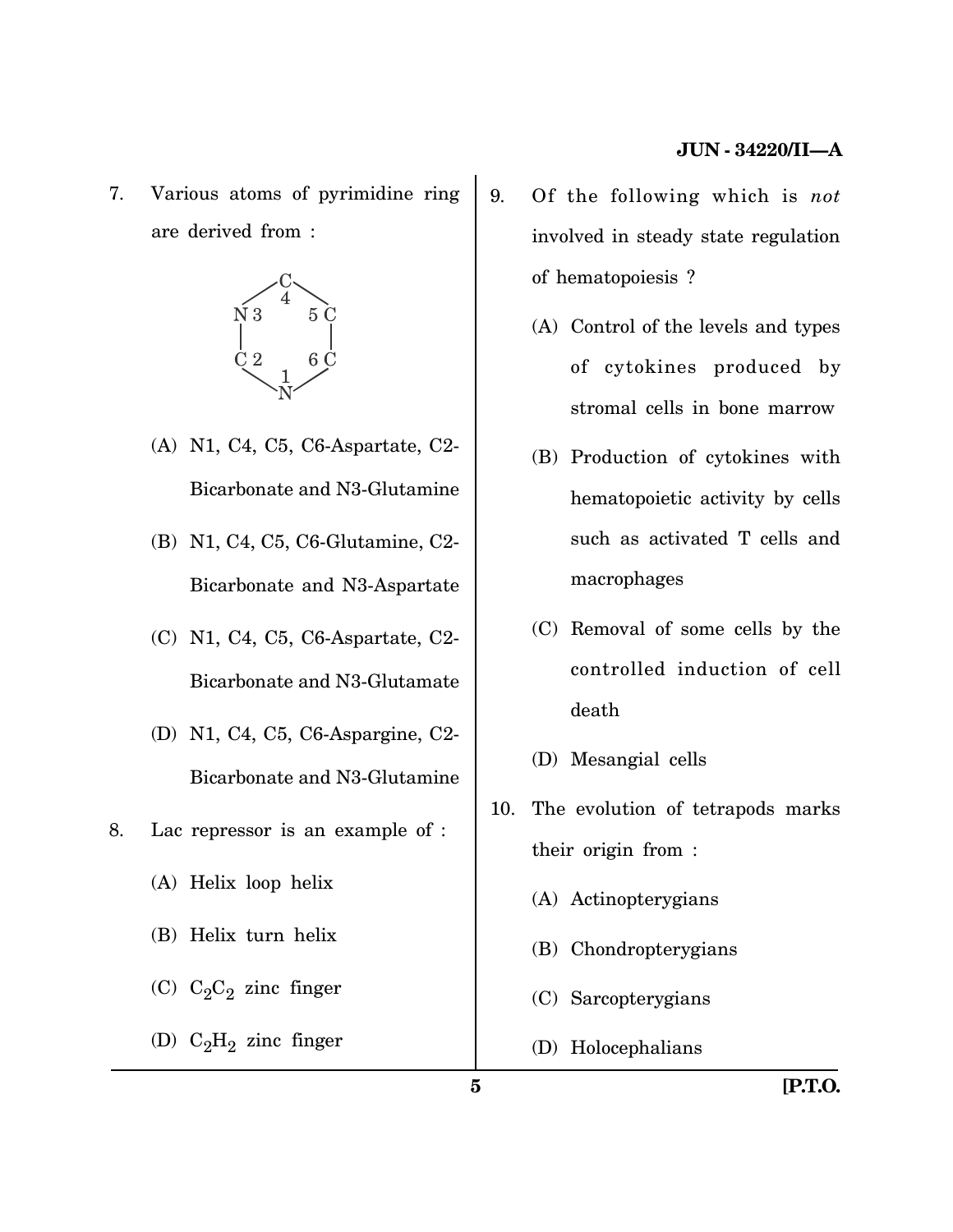- 11. ................................ is/are the only nonprotein component/s of the electron transport system.
	- (A) Cytochromes
	- (B) NAD and FAD
	- (C) Fe-S center
	- (D) Coenzyme-Q
- 12. During the evolution of life, the first formed cells were :
	- (A) Photoautotrophs
	- (B) Saprotrophs
	- (C) Chemoautotrophs
	- (D) Chemoheterotrophs
- 13. In every cycle of its activity, at the expense of one ATP molecule, one Na-K ATPase :
	- (A) extrudes  $1Na<sup>+</sup>$  and takes in  $3K<sup>+</sup>$
	- (B) extrudes  $3Na<sup>+</sup>$  and takes in  $2K<sup>+</sup>$
	- (C) extrudes  $3K^+$  and takes in  $3Na^+$
	- (D) extrudes  $1Na<sup>+</sup>$  and takes in  $1K<sup>+</sup>$
- 14. During the evolution of life, the first formed photosynthetic organisms were :
	- (A) algae
	- (B) cyanobacteria
	- (C) mycoplasmas
	- (D) bryophytes
- 15. A phenomenon in which animals adapted to temperate regions have shorter and poorly developed ears, eyes, hair and other phenotypic traits follow :
	- (A) Bergmann's law
	- (B) Cope's law
	- (C) Allen's law
	- (D) Dollo's law
- 16. If one wishes to determine the variation in the body size of frogs from four different populations, the appropriate test statistics would be :
	- (A) Student *t*-test
	- (B) Chi-square
	- (C) Regression analysis
	- (D) F-test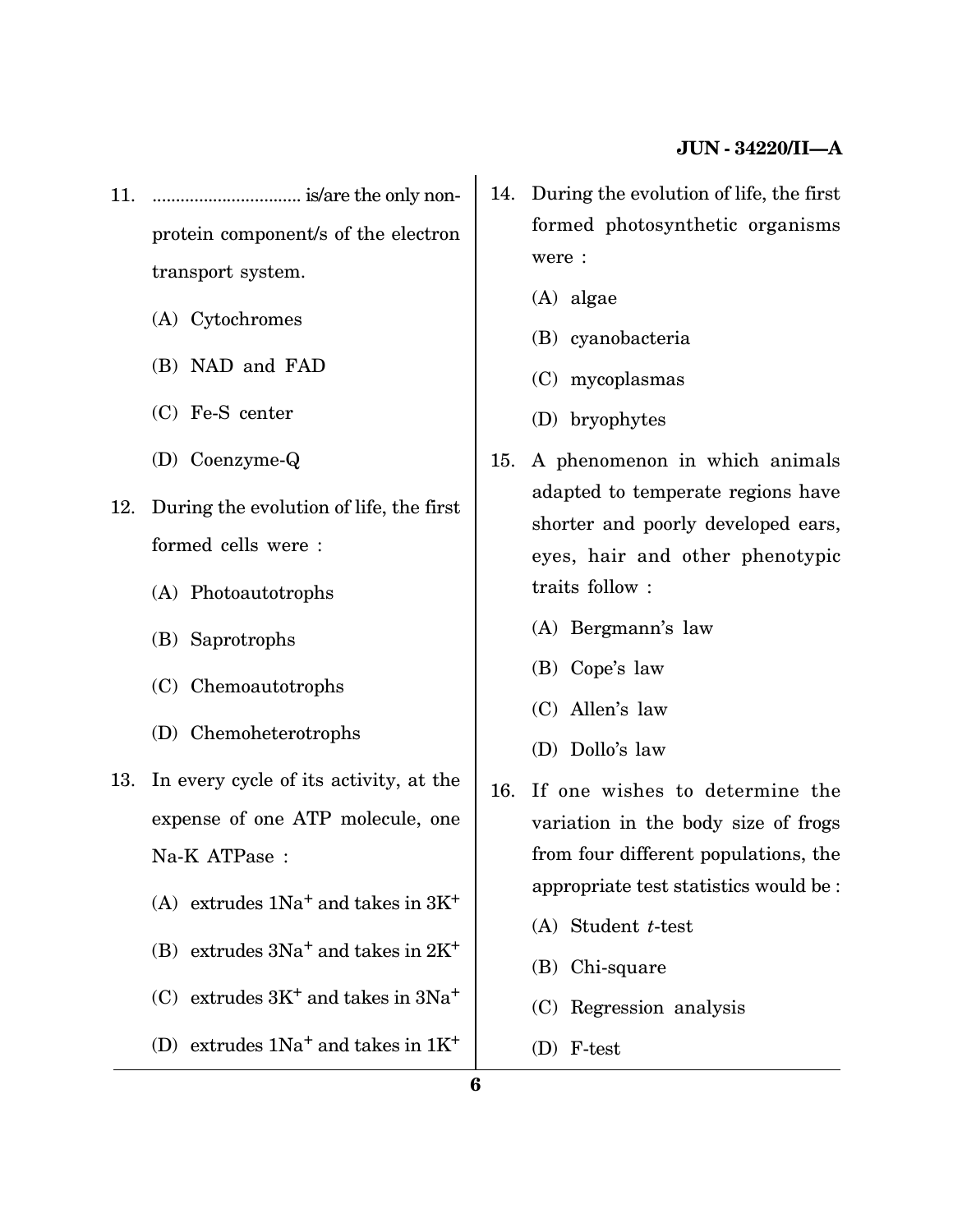- 17. Which one of the following is *not* a characteristic of competitive inhibition of an enzyme ?
	- (A) It results in increase of  $K_m$
	- (B) There is no change in  $K_m$
	- (C) The inhibitor binds to active site of enzyme
	- (D) It can be relieved by increasing the concentration of substrate
- 18. Sampling of a gene pool occurs in sexual reproduction because :
	- (A) not all gametes form zygotes
	- (B) not all of the alleles find their way into gametes
	- (C) meiosis does not produce perfect copies of the parental genotype
	- (D) recombination causes genes to be shuffled
- 19. State, whether the following two statements (I and II), are true *or* false :
	- (I) A reaction is said to be spontaneous when it can proceed in either the forward or reverse direction.
	- (II) A spontaneous process can occur with a large decrease in entropy.
	- $(A)$  I = False and II = False
	- $(B)$  I = True and II = False
	- $(C)$  I = False and II = True
	- (D)  $I = True$  and  $II = True$
- 20. Exo-erythrocytic schizogony in the life cycle of malarial parasite *Plasmodium* occurs in :
	- (A) Red blood cells
	- (B) Liver
	- (C) Blood
	- (D) Mosquito stomach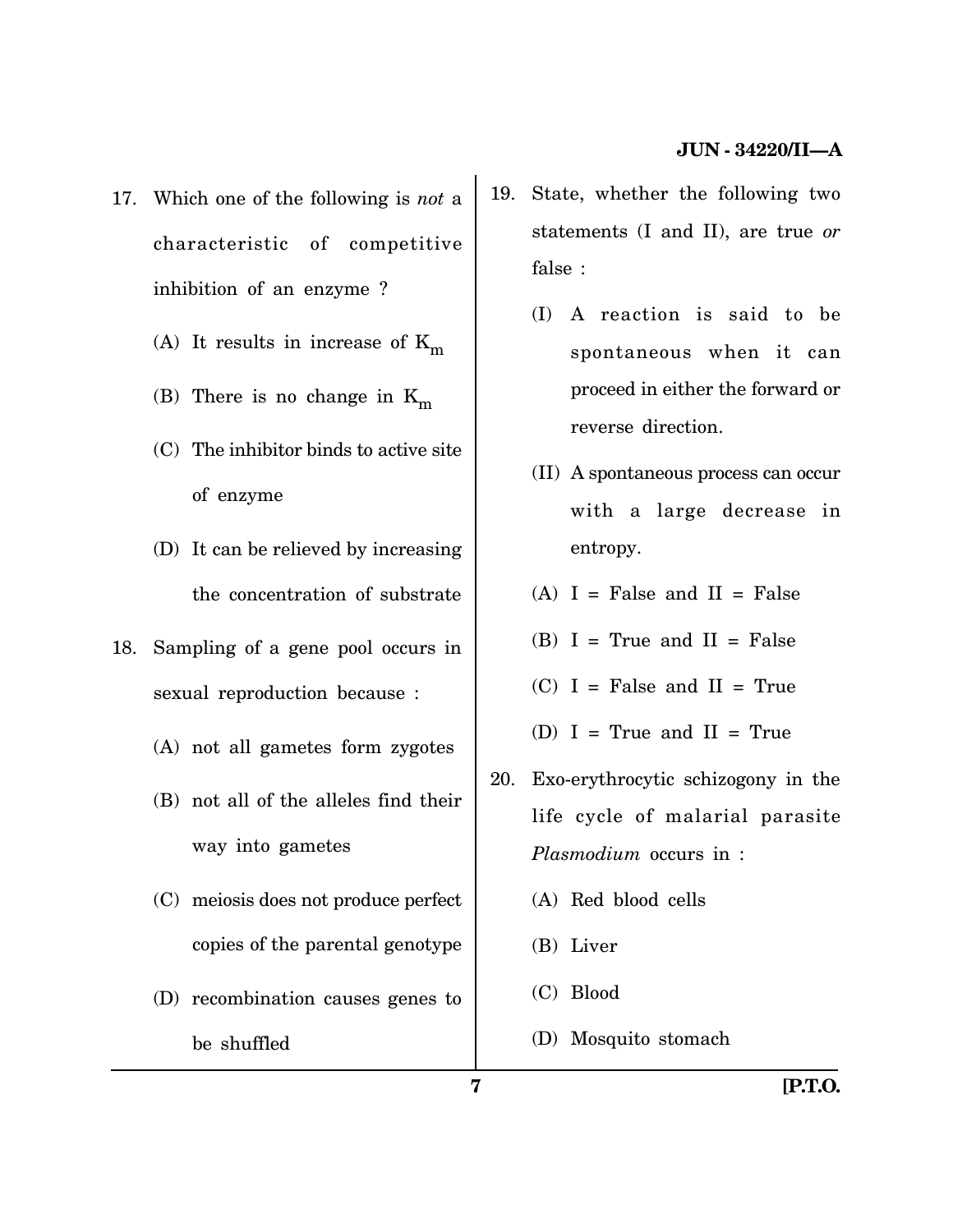- 21. Two zoogeographical regions, separated by high mountain ranges are :
	- (A) Palaearctic and Oriental
	- (B) Neotropical and Ethiopian
	- (C) Nearctic and Palaearctic
	- (D) Oriental and Australian
- 22. Members of all the following genera of bacteria are typically found in a maturing Winogradsky column *except* :
	- (A) *Clostridium*
	- (B) *Rhodospirillum*
	- (C) *Desulfovibrio*
	- (D) *Escherichia*
- 23. Calculate the pI value of aspartic acid from the given pK values. (Given :  $\text{pK}_1 = 1.99, \, \text{pK}_2 = 9.90$  and  $pK_R = 3.90$ 
	- (A) 2.945
	- (B) 5.945
	- (C) 6.9
	- (D) 7.895
- 24. This type of enzyme regulation is irreversible in nature :
	- (A) Allosteric regulation
	- (B) Regulation by covalent modification
	- (C) Zymogen activation
	- (D) cAMP mediated regulation
- 25. Stringent response in bacteria leads to accumulation of these unusual nucleotides :
	- (A) pGpp and pGppp
	- (B) ppGpp and pppGpp
	- (C) pppGp and ppGp
	- (D) cGMP and cAMP
- 26. With passage of time, the molecular distance between organisms increases during evolution due to :
	- (A) Random drift
	- (B) Genetic drift
	- (C) Neutral mutations
	- (D) Point mutations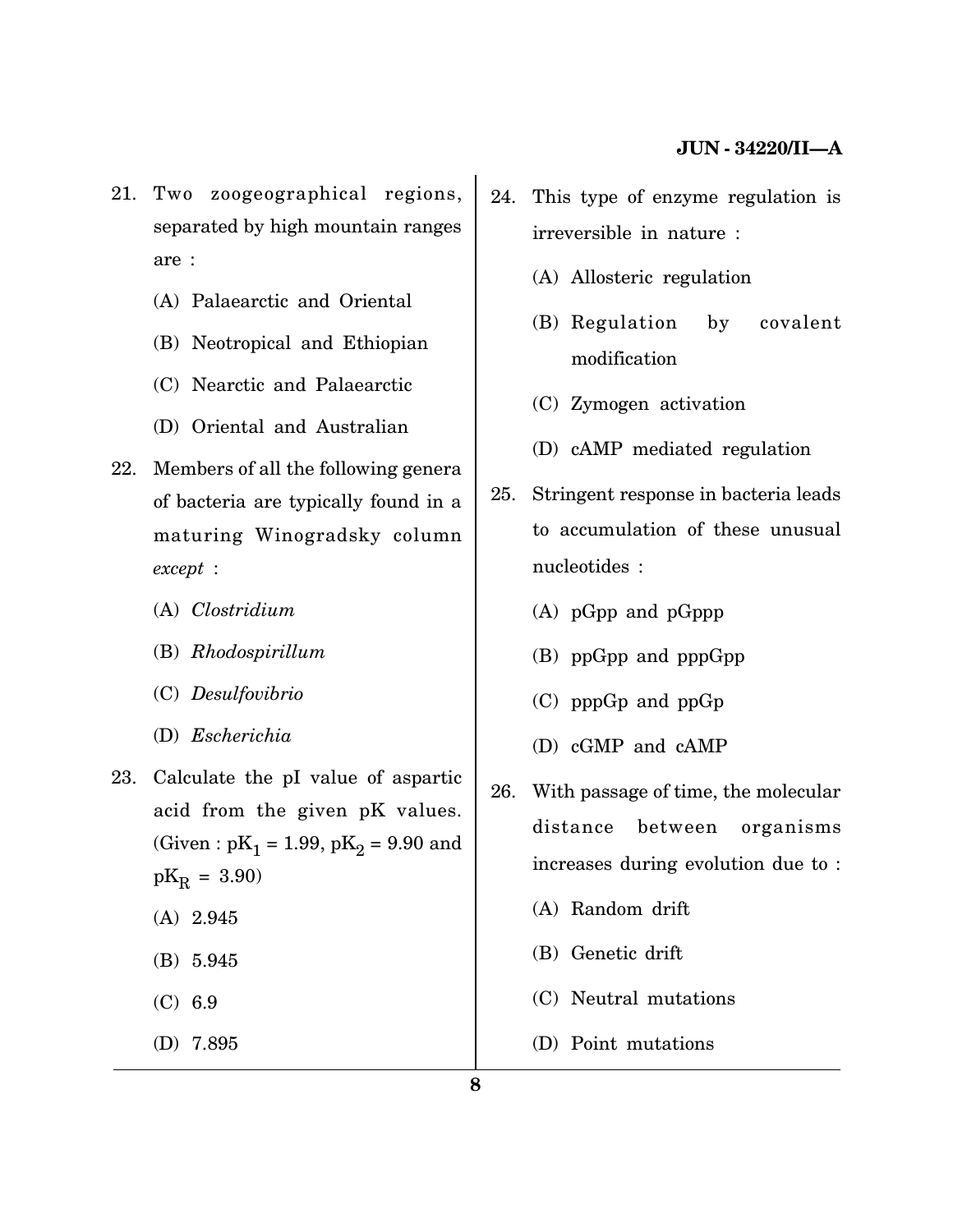- 27. Ernst Myer was a proponent of :
	- (A) Phylogenetic species concept
	- (B) Biological species concept
	- (C) Recognition species concept
	- (D) Evolutionary species concept
- 28. How many peptide fragments will be generated by the action of cyanogen bromide (CNBr) on the oligopeptide of the following sequence ?

Gly—Ala—His—Arg—Asp—Met— Cys—Lys—Val—Leu

- $(A)$  1
- (B) 2
- (C) 3
- (D) 4
- 29. Alien species experience .................. when introduced to a new ecosystem. (A) extinction
	- (B) exponential growth
	- (C) secondary succession
	- (D) character displacement
- 30. Which of the following enzymes is only involved in gluconeogenesis pathway ?
	- (A) Hexokinase
	- (B) Phosphofructokinase
	- (C) 3-phosphoglycerate kinase
	- (D) Pyruvate kinase
- 31. The ability of a site to control adjacent genes in DNA sequence irrespective of the presence of the alleles is called as :
	- (A) Overlapping site
	- (B) Cis acting site
	- (C) Trans acting site
	- (D) Cis-trans acting site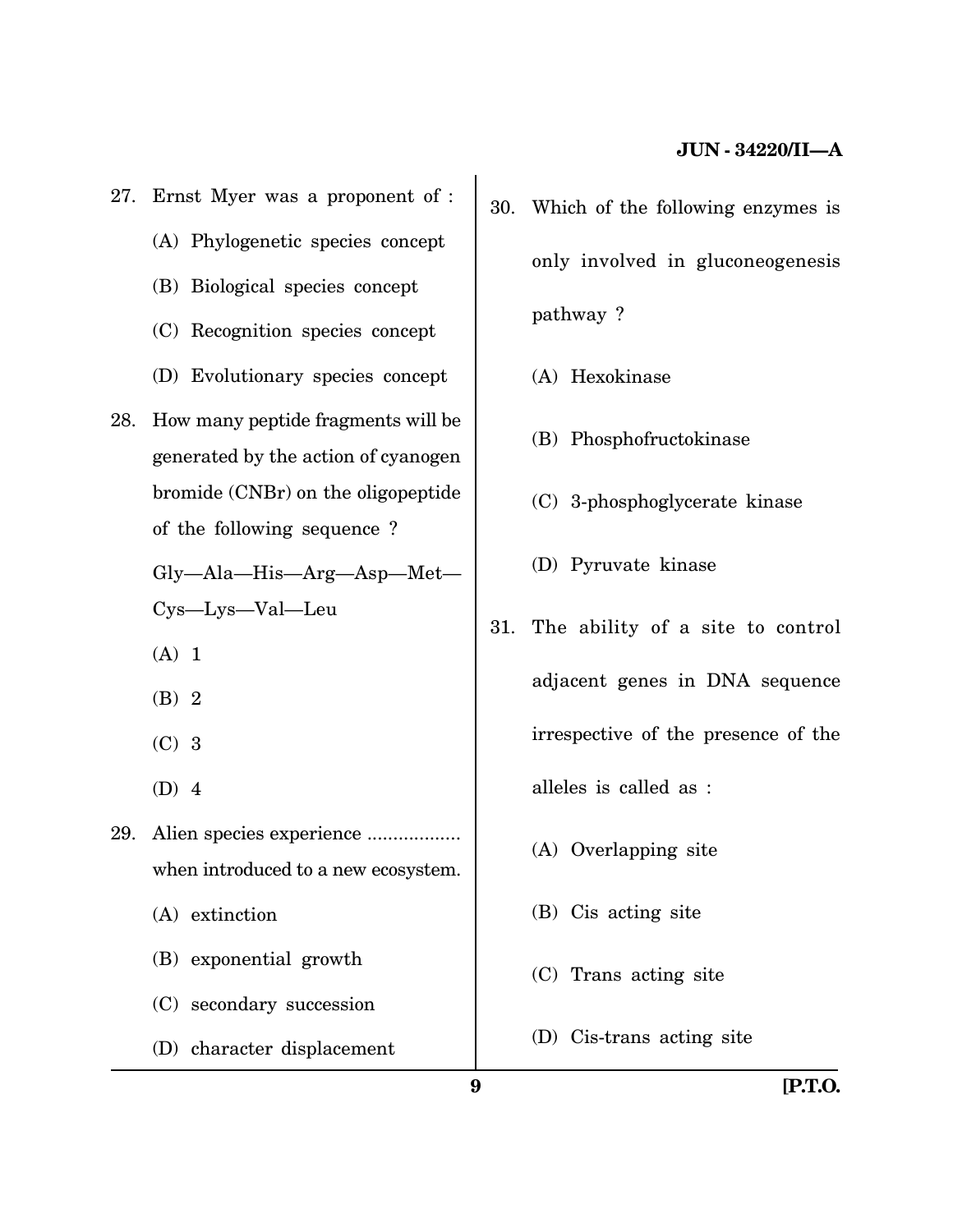32. Biome is :

- (A) The fauna of a terrestrial ecosystem
- (B) The flora of an ecosystem
- (C) Communities of organisms in an ecosystem interacting with each other
- (D) A part of the earth along with its atmosphere inhabited by living organisms
- 33. The root mean square deviation is commonly known as :
	- (A) Variance
	- (B) Standard deviation
	- (C) Mean deviation
	- (D) Quartile deviation
- 34. *Legionella* sp. multiply intracellularly within ....................., just as they do within human monocytes and macrophages.
	- (A) amoeba
	- (B) bacteria
	- (C) fungi
	- (D) plants
- 35. The Redfield ratio is an index of concentration of :
	- (A) Carbon, hydrogen, oxygen
	- (B) Nitrogen, potassium, iron
	- (C) Carbon, nitrogen, sulfur
	- (D) Carbon, nitrogen, phosphorus
- 36. Transplantation of stem cell populations from genetically identical donor to recipient is said to be :
	- (A) Autologus
	- (B) Syngeneic
	- (C) Allogeneic
	- (D) Xenogeneic
- 37. The procapsid is assembled with the aid of ...................... proteins.
	- (A) Ladder
	- (B) Framing
	- (C) Scaffolding
	- (D) Form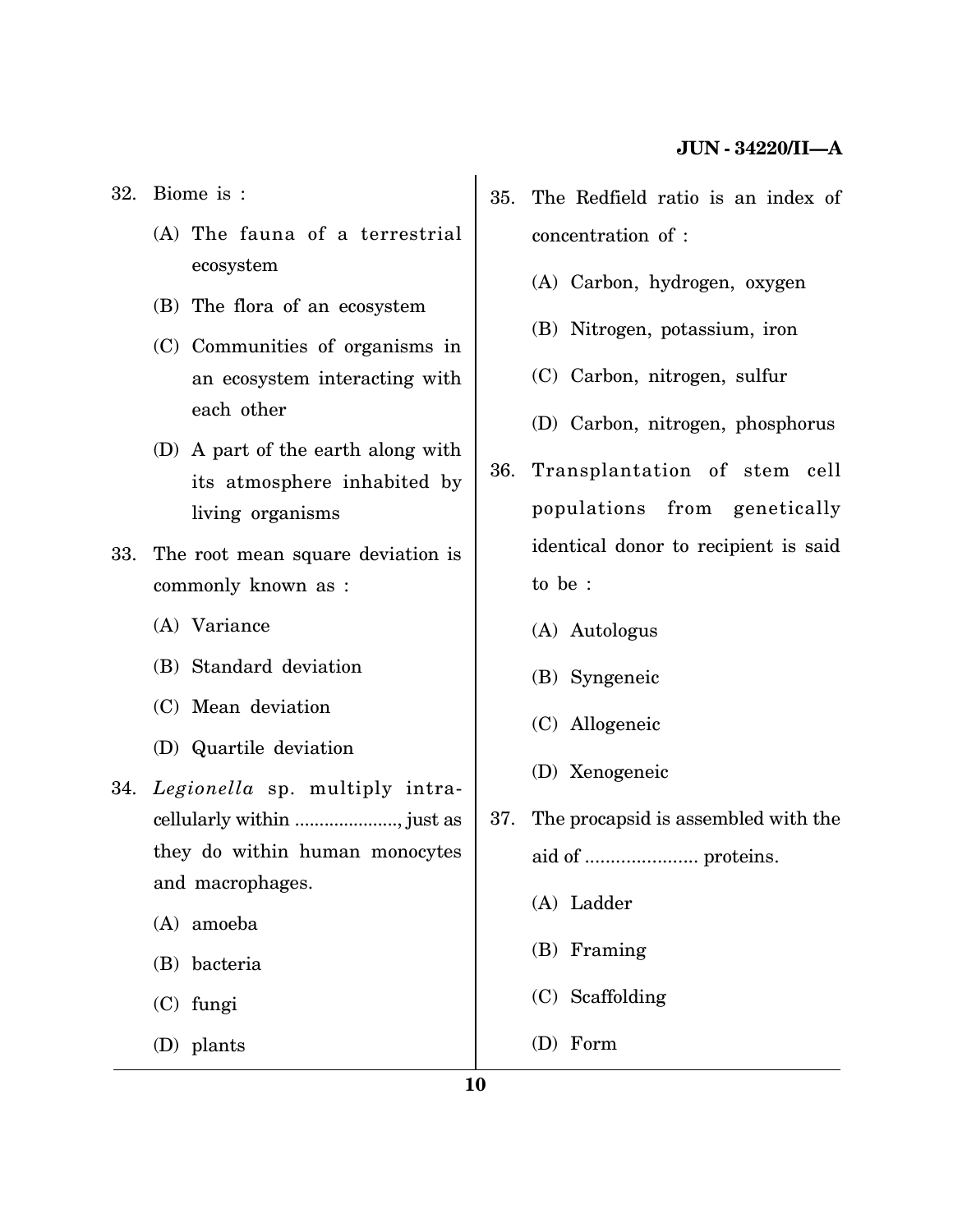- 38. *Arabidopsis* plants have 10 chromosomes (5 pairs) in their somatic cells. How many chromosomes are present in each of the following ?
	- (*i*) egg cell nucleus in the female gametophyte
	- (*ii*) generative cell nucleus in a pollen grain
	- (*iii*) endosperm nucleus
	- (*iv*) fertilized egg nucleus
	- (A) 5, 5, 15, 10
	- (B) 5, 5, 10, 15
	- (C) 15, 10, 5, 5
	- (D) 10, 15, 5, 5

39. Vegetable seeds purchased from the market germinate when exposed to light with wavelength 660 nm. When followed by a brief exposure to 730 nm they fail to germinate and will germinate when given an exposure of 660 nm.

So we can conclude :

- (A) Exposure to 660 nm converts  $\Pr \rightarrow \Pr$
- (B) Exposure to 730 nm converts

 $\Pr \rightarrow \Pr$ 

- (C) Germination is influenced by red light
- (D) Germination is not influenced

by red light

**11 [P.T.O.**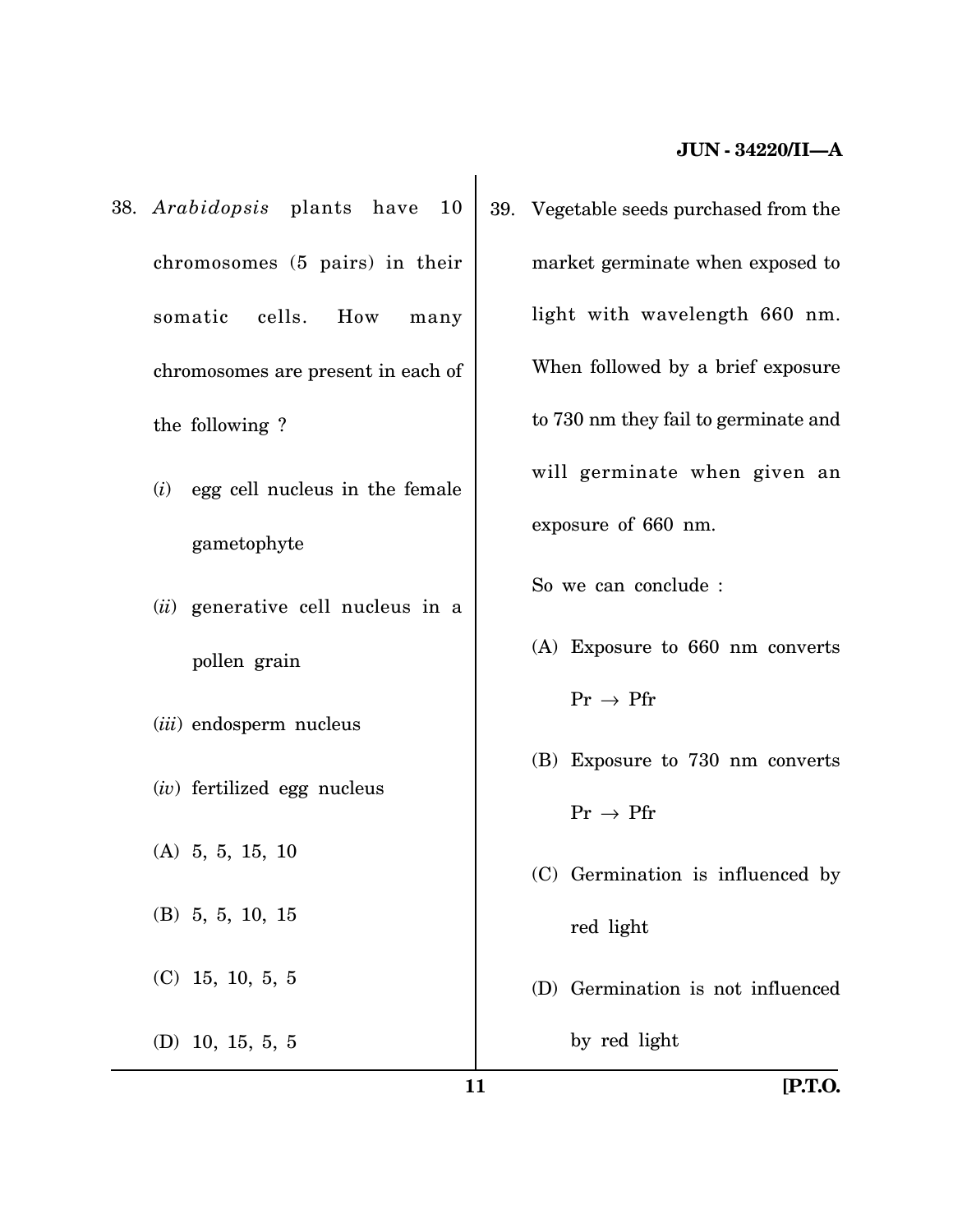- 40. In Gymnosperms the wood is of two types namely :
	- (A) Manoxylic and homoxylic
	- (B) Pycnoxylic and homoxylic
	- (C) Manoxylic and Pycnoxylic
	- (D) Manoxylic and Polyxylic
- 41. The way, species behave, obtain food and utilize the natural resources of an ecosystem, is called :
	- (A) Species diversity
	- (B) Ecosystem diversity
	- (C) Functional diversity
	- (D) Genetic diversity
- 42. In numerical taxonomy OTUS for analysis of species are :
	- (A) Families
	- (B) Genera
	- (C) Species
	- (D) Populations
- 43. Which of the following plant species has contributed to 'A' genome of *Triticum aestivum* ?
	- (A) *Aegilops squarrosa*
	- (B) *Aegilops tauschii*
	- (C) *Triticum monococcum*
	- (D) *Aegilops speltoides*
- 44. *Brassica juncea* is an amphidiploid from interspecific cross of *B. nigra* and ..................... .
	- (A) *B. napus*
	- (B) *B. campestris*
	- (C) *B. oleracea*
	- (D) *B. carinata*
- 45. Which of the following display insecticidal activity ?
	- (A) *Bacillus cereus*
	- (B) *Bacillus subtilis*
	- (C) *Bacillus stearothermophilus*
	- (D) *Bacillus sphaericus*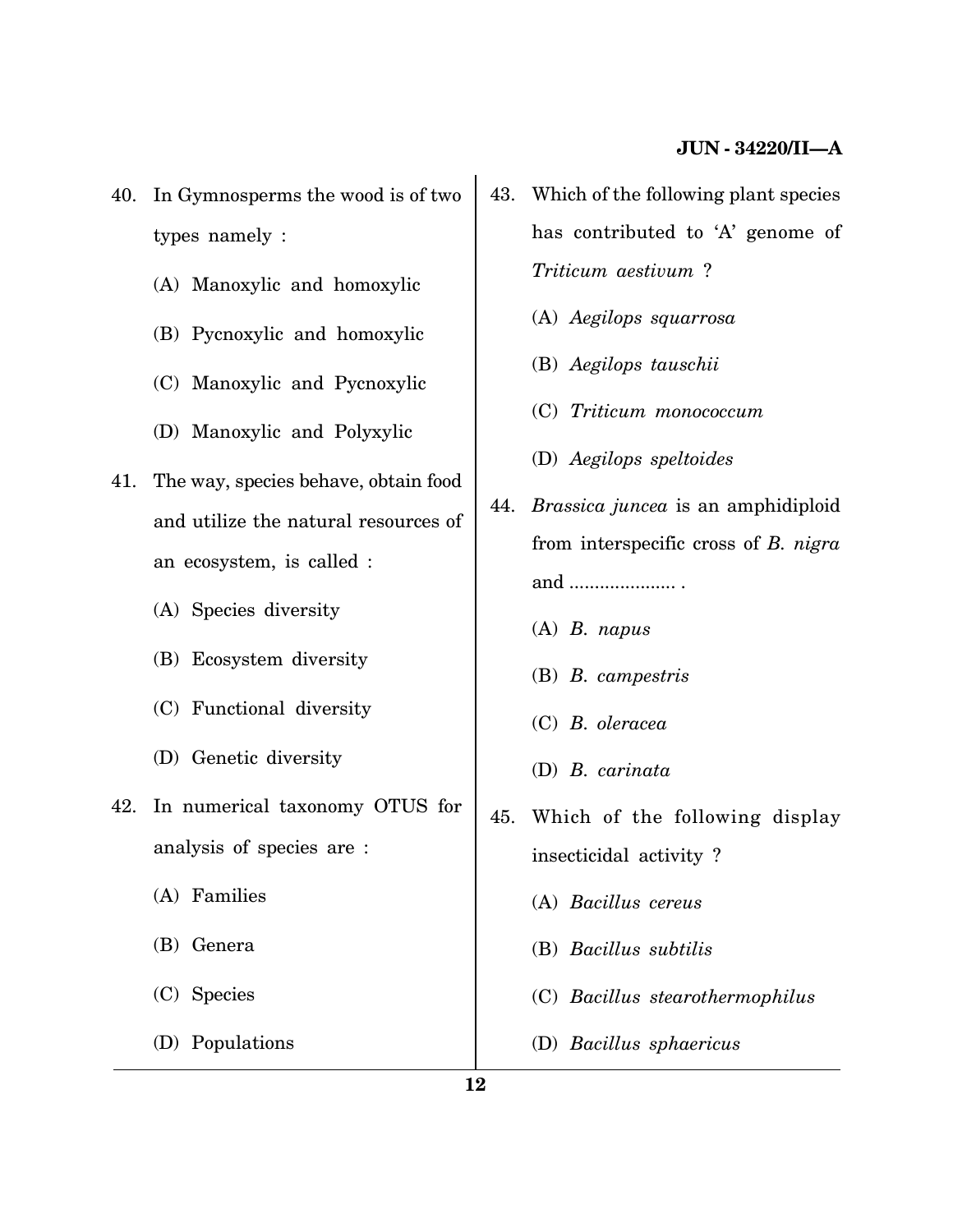- 46. Which of the following genotypes are most suitable as parents for hybrid variety development ?
	- (A) Isogenic lines
	- (B) Near-Isogenic lines
	- (C) Pure lines
	- (D) Inbred lines
- 47. Which of the following DNA sequencing method uses luciferase to generate light for detection of the individual nucleotide added to the nascent DNA, and the combined data are used to generate DNA sequence ?
	- (A) Maxum-Gilbert method
	- (B) Chain termination method
	- (C) Pyrosequencing
	- (D) Dye-terminator sequencing
- 48. In commercially available TLC plates the size of thin layer of absorbent is about :
	- (A) 50 microns
	- (B) 0.2 mm
	- (C) 0.1 cm
	- (D) 600 microns
- 49. Higher supply of glucose inhibits transcription of lac operon because of low synthesis of :
	- (A) Cyclic AMP
	- (B) Lac I encoded repressor protein
	- (C) Catabolite repressor protein
	- (D) Lactose
- 50. Androgenesis in plants refers to :
	- (A) development of androecium
	- (B) development of anthers
	- (C) development of haploid embryo from microspores or pollen *in vitro*
	- (D) Initiation of androecium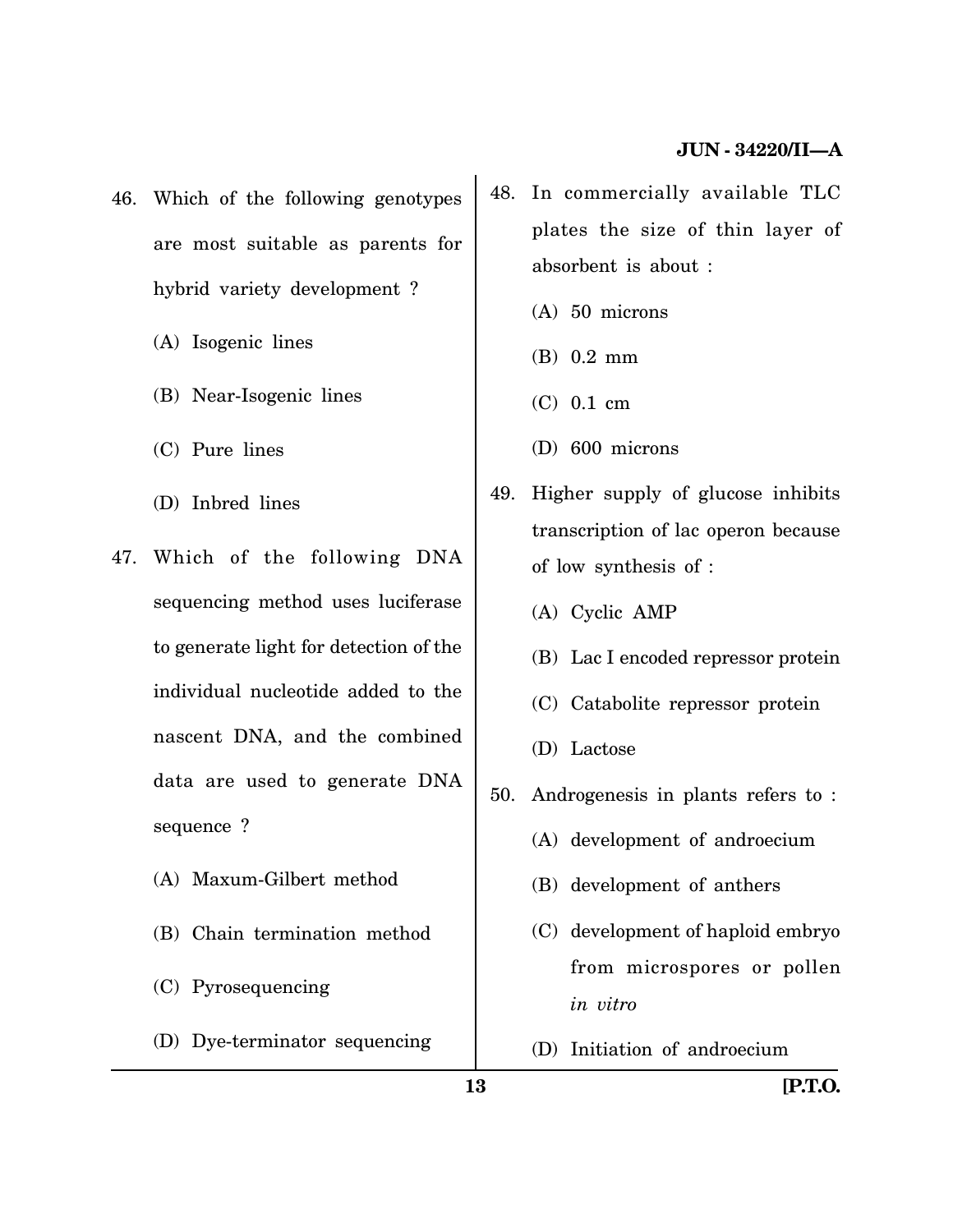- 51. Which of the following is *not* an *ex-situ* germplasm conservation strategy ?
	- (A) Seed gene bank
	- (B) DNA gene bank
	- (C) Biosphere reserve
	- (D) Botanical garden
- 52. Hormone which substitutes long photoperiod required for flowering is :
	- (A) Auxin
	- (B) Cytokinin
	- (C) Gibberellin
	- (D) Brassinosteroids
- 53. One of the following is very essential activity before execution of any developmental projects :
	- (A) Biodiversity Surveys
	- (B) Environmental Impact Assessment
	- (C) Environmental Auditing
	- (D) Demographic Surveys
- 54. Which of the following statements is *not* true for satellite DNAs ?
	- (A) These are highly repetitive DNA sequences
	- (B) They do not code for protein
	- (C) They are major constituent of centromeric heterochromatin region
	- (D) These are repetitive DNA sequences characterized by its relatively low rate of renaturation
- 55. A hybrid operon was constructed by fusing the structural genes of trp operon and promoter region of lac operon. Efficient expression of this chimeric operon will require :
	- (A) Presence of both lactose and glucose
	- (B) Absence of lactose and presence of glucose
	- (C) Presence of both lactose and tryptophan
	- (D) Presence of lactose and absence of glucose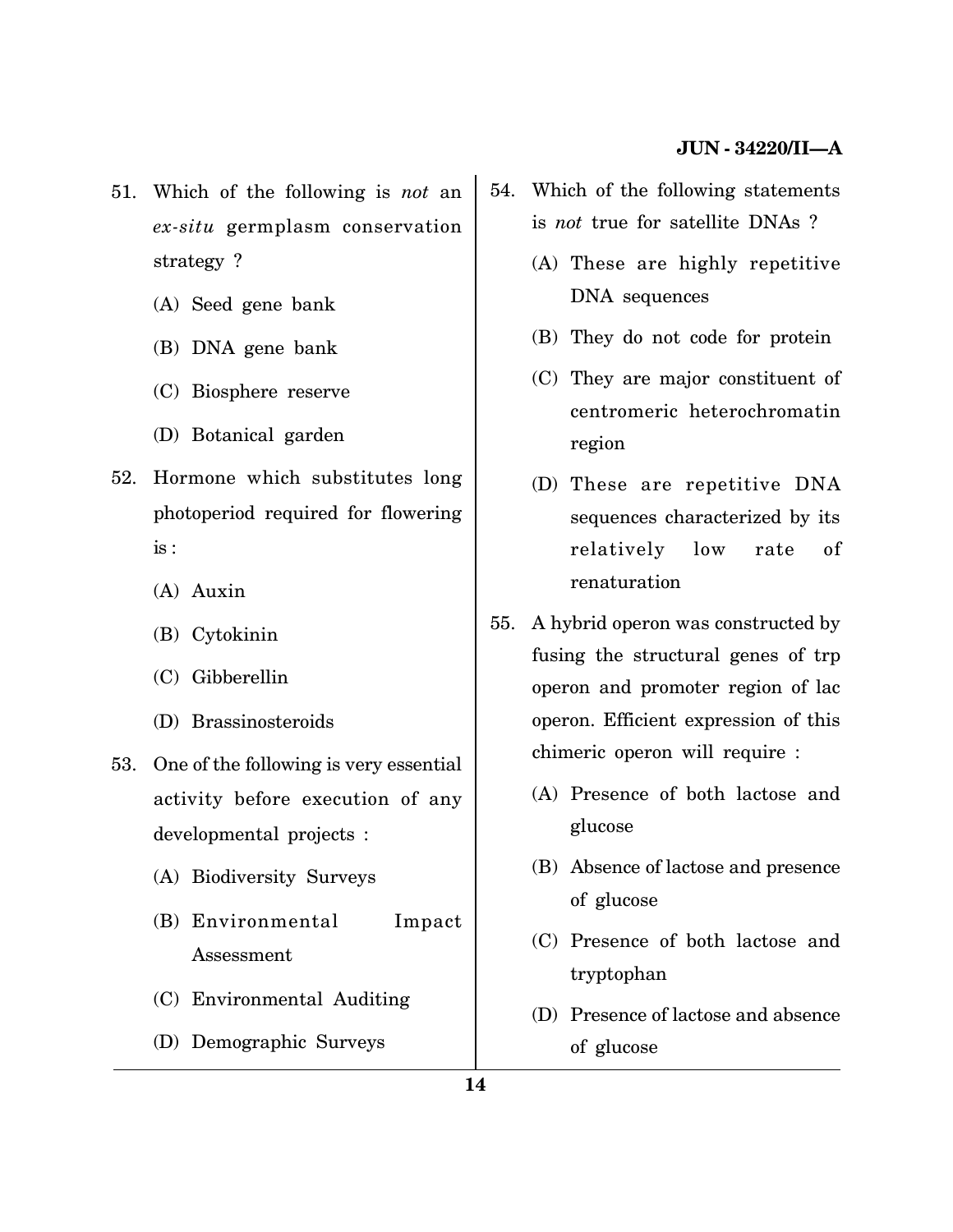- 56. During respiration *correct* sequence of electron acceptors in ATP synthesis is :
	- (A) Cyt *b, c, a*<sup>3</sup> *, a*
	- (B) Cyt *c*, *b*, *a*,  $a_3$
	- (C) Cyt *a*<sup>3</sup> *, a, b, c*
	- (D) Cyt *b*, *c*, *a*,  $a_3$
- 57. A transcription unit is 8000 nucleotides long. If only 15% of this unit is exon, calculate the approximate molecular weight of the protein encoded :
	- (A) 40 kDa
	- (B) 1200 kDa
	- (C) 44 kDa
	- (D) 100 kDa
- 58. DNA repair mechanisms are able to distinguish newly synthesized DNA strands from older strands because :
	- (A) new strands do not contain cytosine bases
	- (B) old strands are methylated while new strands are not
	- (C) new strands are methylated while old strands are not
	- (D) new strands are heavy
- 59. Which of the following phosphorylated compounds on hydrolysis will yield highest amount of energy ? (A) Glucose 6-phosphate
	- (B) ATP
	- (C) 1, 3 Bisphosphoglycerate
	- (D) Phosphoenolpyruvate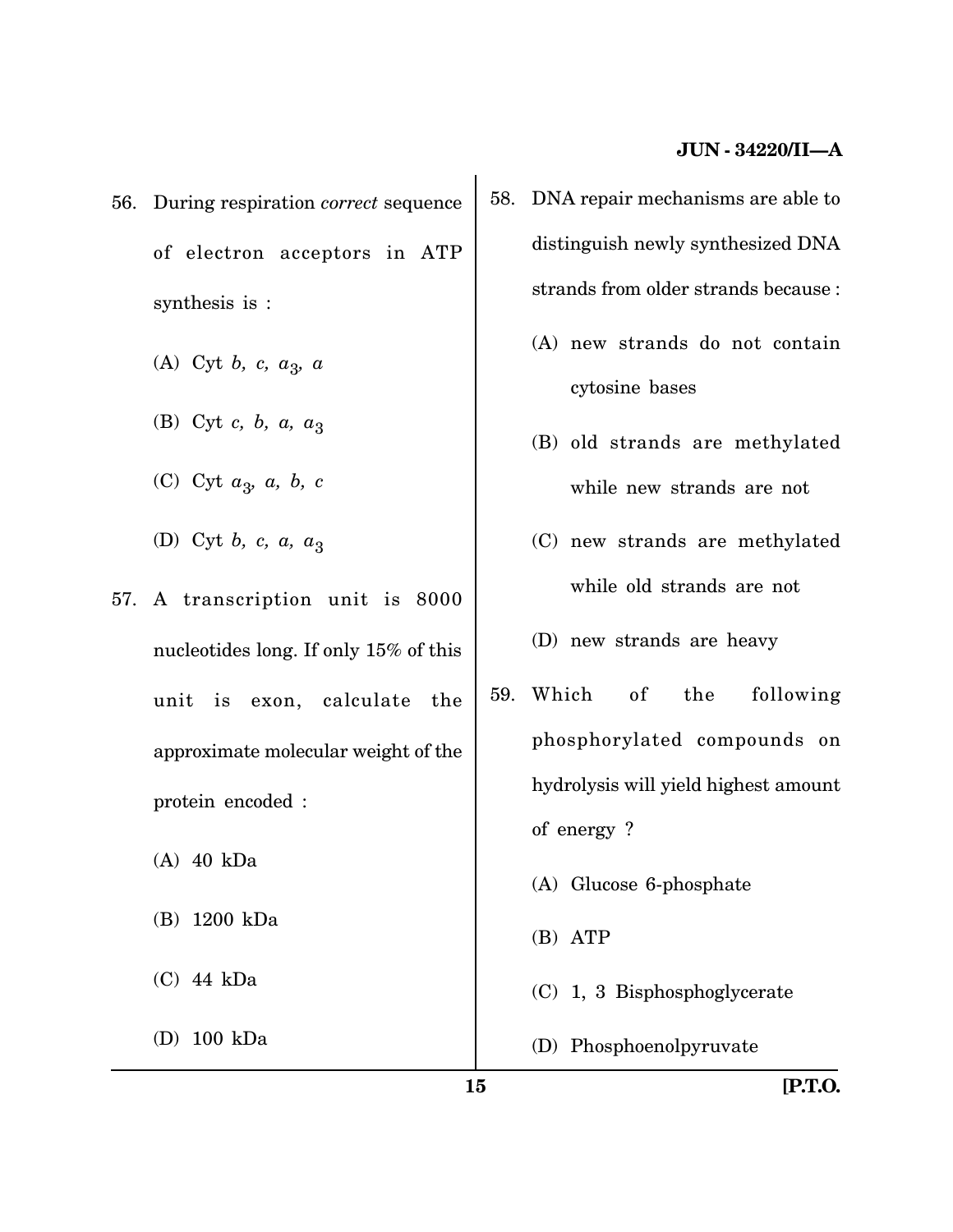- 60. Fungi can synthesize one of the following structural polysaccharide from the beta-glucose :
	- (A) amylopectin
	- (B) chitin
	- (C) cellulose
	- (D) lignin
- 61. Which one of the following is a monophyletic group representing entirely parasitic species ?
	- (A) Microsporida
	- (B) Sarco-mastigophora
	- (C) Apicomplexa
	- (D) Helminthes
- 62. One of the common symptoms of a metabolic disorder is that the patients have lighter hair and skin colour than their siblings. What is the name of this disorder ?
	- (A) Alkaptonuria
	- (B) Tay-Sachs disease
	- (C) Phenylketonuria
	- (D) Cori's disease
- 63. Which of the following is the *correct* set of Lipinski's rules that helps in predicting poor absorption of a drug molecule in human physiological system ?
	- (A) (*i*) The molecular weight is greater than 500.
		- (*ii*) The number of hydrogen bonds is less than 5.
	- (B) (*i*) The molecular weight is greater than 500.
		- (*ii*) The number of hydrogen bonds is greater than 5.
	- (C) (*i*) The molecular weight is less than 500.
		- (*ii*) The number of hydrogen bonds is less than 5.
	- (D) (*i*) The molecular weight is less than 500.
		- (*ii*) The number of hydrogen bonds is greater than 5.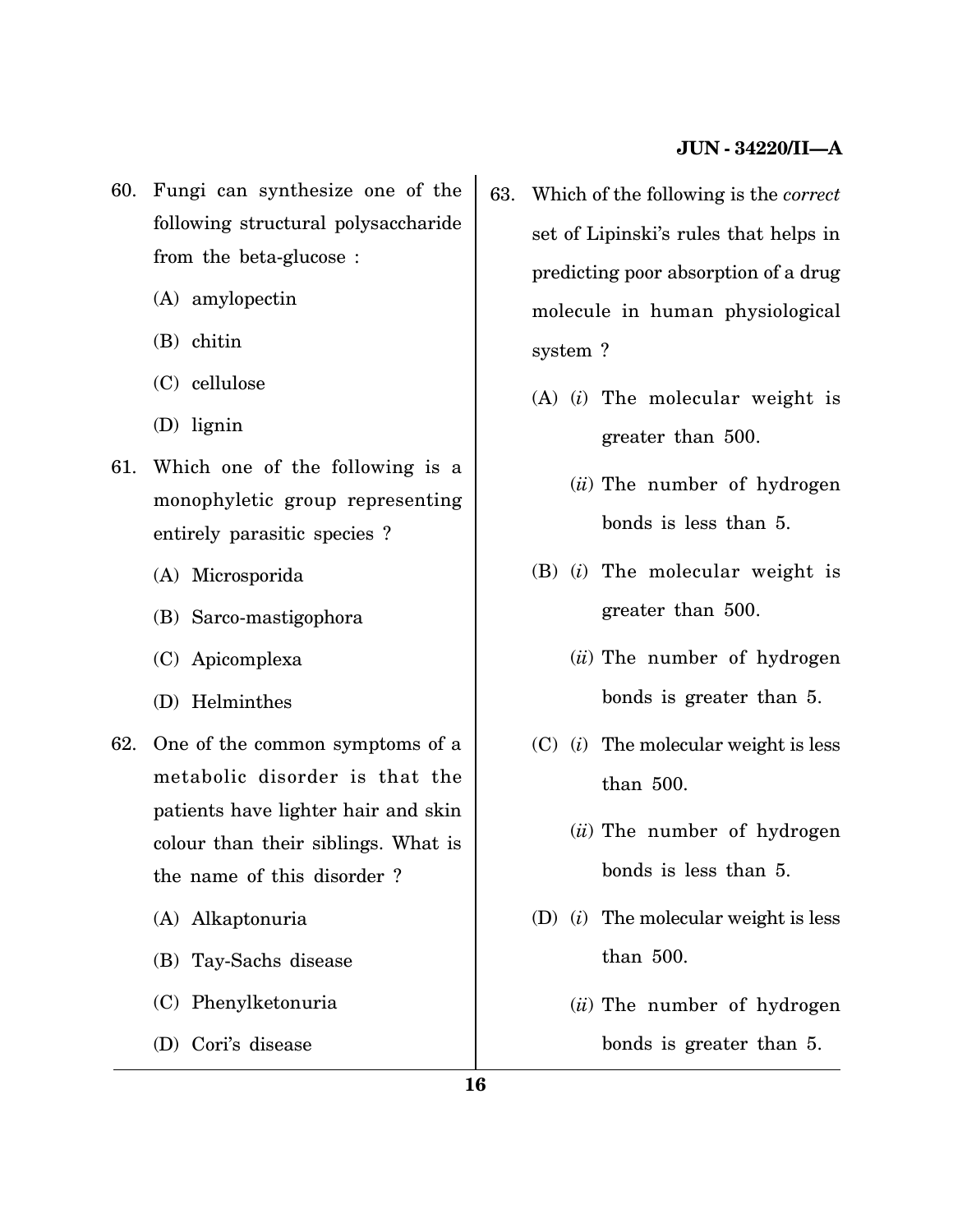- 64. The final stable community in ecological succession is :
	- (A) Climax
	- (B) Sere
	- (C) Pioneers
	- (D) Carnivores
- 65. Which one of the following is *not* a functional unit of an ecosystem ?
	- (A) Productivity
	- (B) Stratification
	- (C) Energy flow
	- (D) Decomposition
- 66. Cyanide or azide used in poisoning, irreversibly bind to ................... that acts as a critical link between aerobic respiration and oxygen.
	- (A) Succinate dehydrogenase
	- (B) Coenzyme Q
	- (C) NADH dehydrogenase
	- (D) Cytochrome C Oxidase
- 67. Klinefelter's Syndrome is identified by one of the following karyotypes ? (A) 45, XO
	-
	- (B) 47, XXY
	- (C) 45, XY
	- (D) 45, XX
- 68. What is the normal role of restriction enzyme in bacterial cells ?
	- (A) to degrade the bacterial chromosome into small pieces during replication
	- (B) to degrade invading phage DNA
	- (C) to produce RNA primers for replication
	- (D) to restrict growth of the bacterium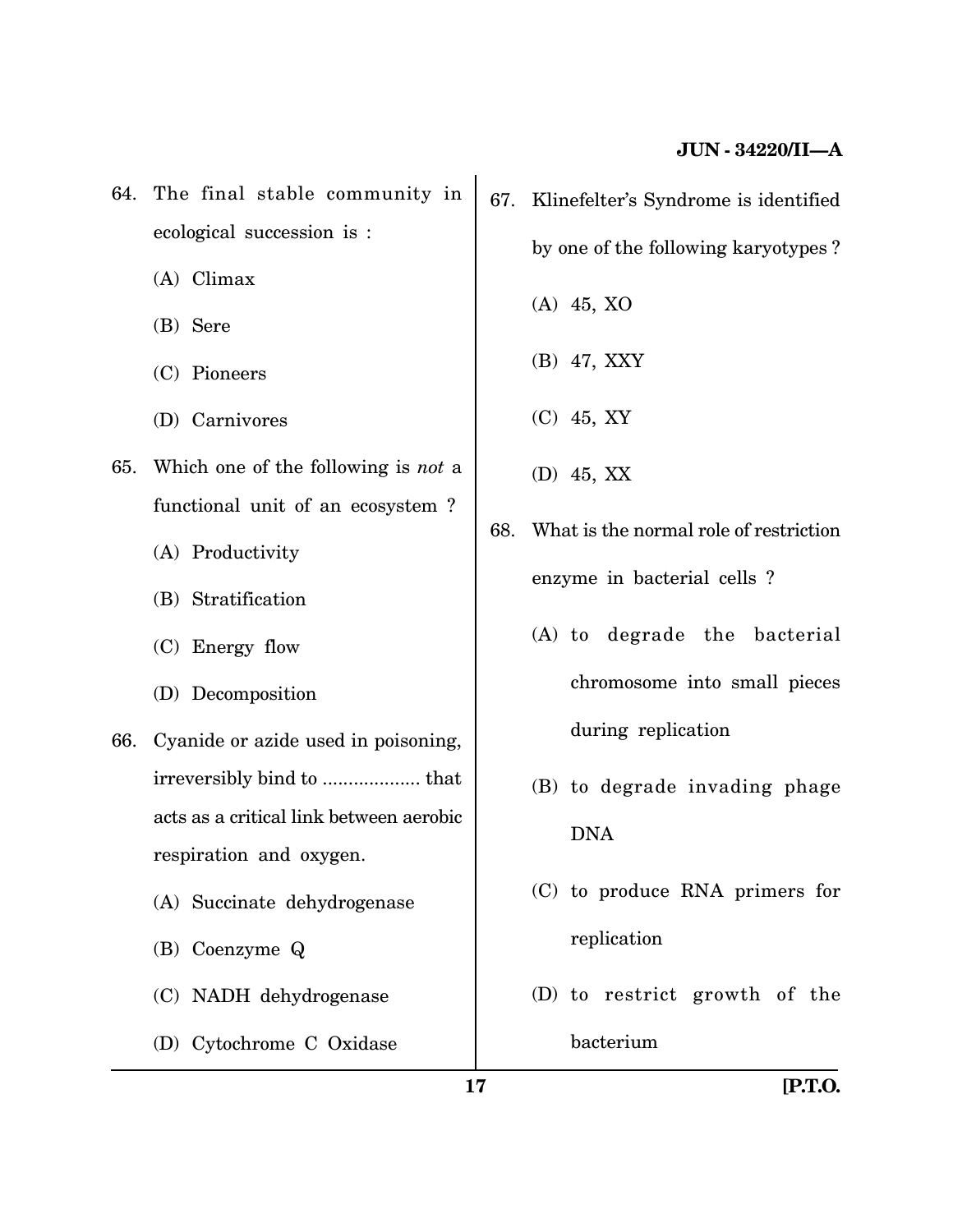- 69. The tryptophan operon in *Escherichia coli* demonstrates level of regulation called .................. by the termination of transcription if tryptophan is abundant in cells.
	- (A) activation
	- (B) corepression
	- (C) attenuation
	- (D) termination
- 70. Which of the following transmits 'Yellow fever' and 'West Nile fever' ?
	- (A) Ticks
	- (B) Kissing bugs
	- (C) Deer flies
	- (D) Mosquitoes
- 71. The highest level of succinic dehydrogenase is found in which one of the following muscle fiber types ?
	- (A) White fibers
	- (B) Intermediate fibers
	- (C) Pink fibers
	- (D) Red fibers
- 72. The traditional division of the flowering plants into monocots and dicots is not followed into ................. system of classification.
	- (A) APG
	- (B) Bentham and Hooker's
	- (C) Engler and Prantl's
	- (D) Armen Takhtajan's
- 73. Active transport of a substance across a membrane requires :
	- (A) a gradient
	- (B) water
	- (C) ATP
	- (D) Phospholipid
- 74. Most fungi derive nutrition through :
	- (A) Photosynthesis
	- (B) Engulfing bacteria
	- (C) Digesting organic substrates
	- (D) Engulfing protozoa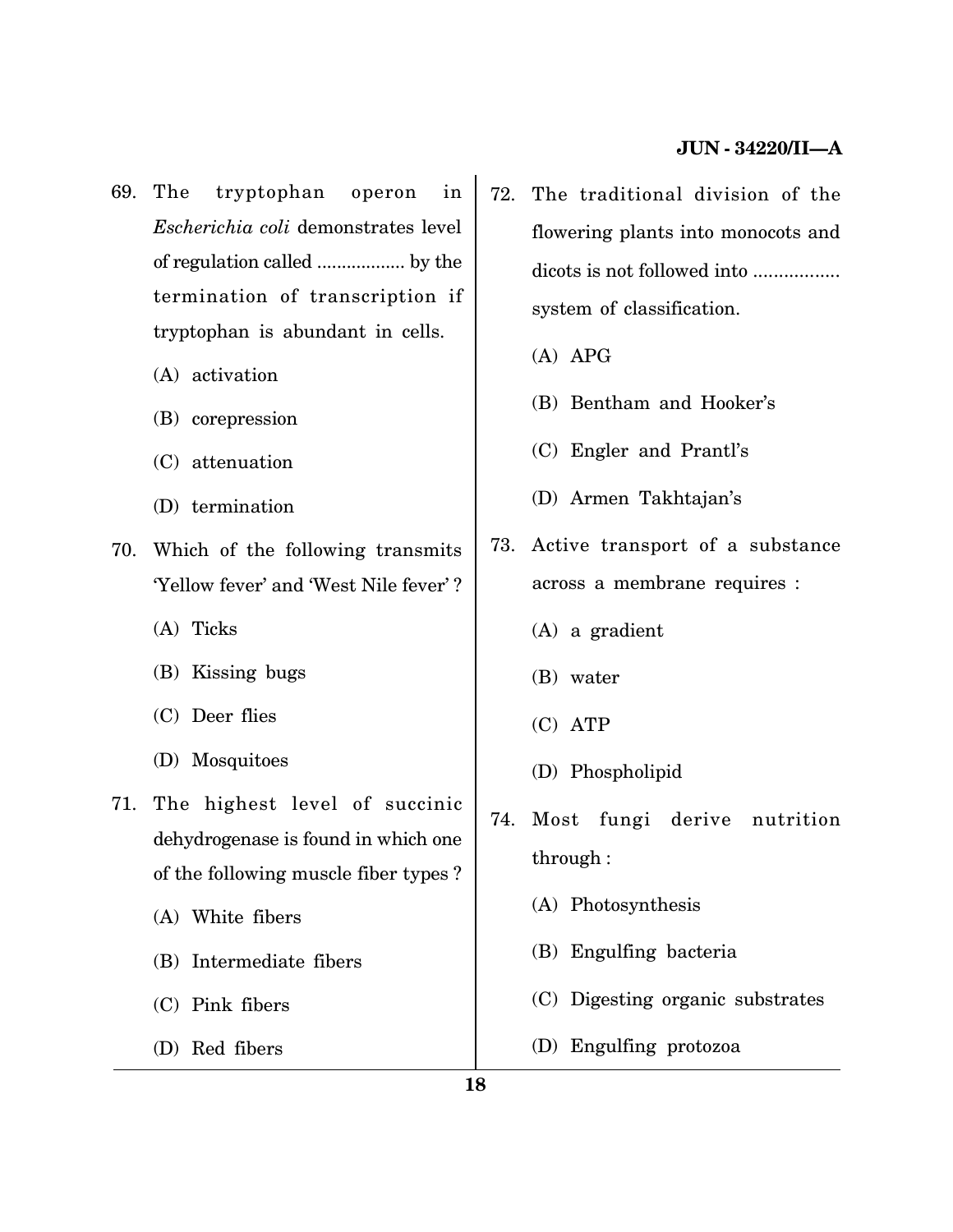- 75. Cytokinines are : (A) Adenine derivatives (B) Guanine derivatives (C) Cytosine derivatives (D) Thymine derivatives 76. Coiled cochlea is found in : (A) Mammals (B) Mammals as well as in birds (C) Birds and reptiles (D) All vertebrates without exception 77. Some behaviour patterns appear only after a specific developmental stage or time. This stage/time is called : (A) Imprinting (B) Maturation (C) Learning
	- (D) Instinct
- 78. The absorbance A, of a  $5 \times 10^{-4}$  M solution of the amino acid tyrosine, at a wavelength of 280 nm, is 0.75. The path length of cuvette is 1 cm. What is the molar absorption coefficient  $(\in)$  ?
	- $(A)$  150  $M^{-1}$  cm<sup>-1</sup>
	- (B)  $1500 \text{ M}^{-1} \text{ cm}^{-1}$
	- (C) 3000  $M^{-1}$  cm<sup>-1</sup>
	- (D)  $4500 \text{ M}^{-1} \text{ cm}^{-1}$
- 79. Secondary conformation of a globular protein in solution can be best determined by :
	- (A) Fluorescence spectroscopy
	- (B) Electron microscopy
	- (C) Analytical ultracentrifugation
	- (D) Circular dichroism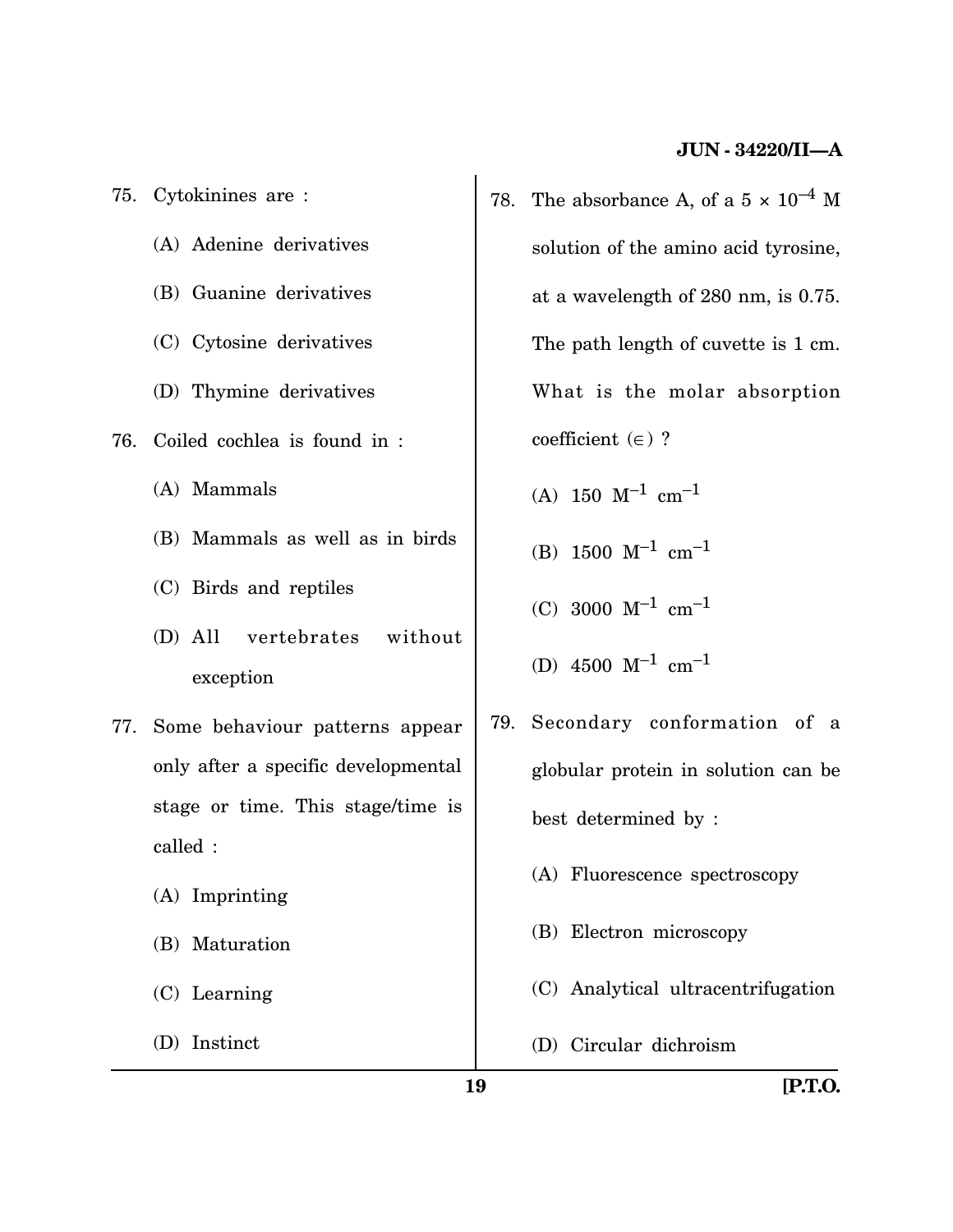- 80. The transition from mitotically dividing spermatogonia to meiotically dividing spermatocytes is promoted by :
	- (A) Nerve growth factor
	- (B) Retinoic acid
	- (C) Stem cell factor
	- (D) Glial-derived neurotrophic factor
- 81. The nerve impulse :
	- (A) can propagate in both the directions in an axon
	- (B) can propagate from axon hillock towards terminal only
	- (C) cannot propagate from terminal towards soma
	- (D) can propagate in an injured neuron only
- 82. Which of the following sequence of biomass is *not* correct ?
	- (A) Tundra-Taiga-Steppes
	- $(B)$  Downs-Savannah-Mediterranean
	- (C) Veldts-Tropical rain forests-Deserts
	- (D) Tropical rain forests-Mediterranean-Savannah
- 83. The radioactive iodine  $(^{131}I)$  has a half life of eight days. The amount of 0.5 g sample left after 32 days would be :
	- (A) 125 mg
	- (B) 62.5 mg
	- (C) 31.25 mg
	- (D) 0.25 g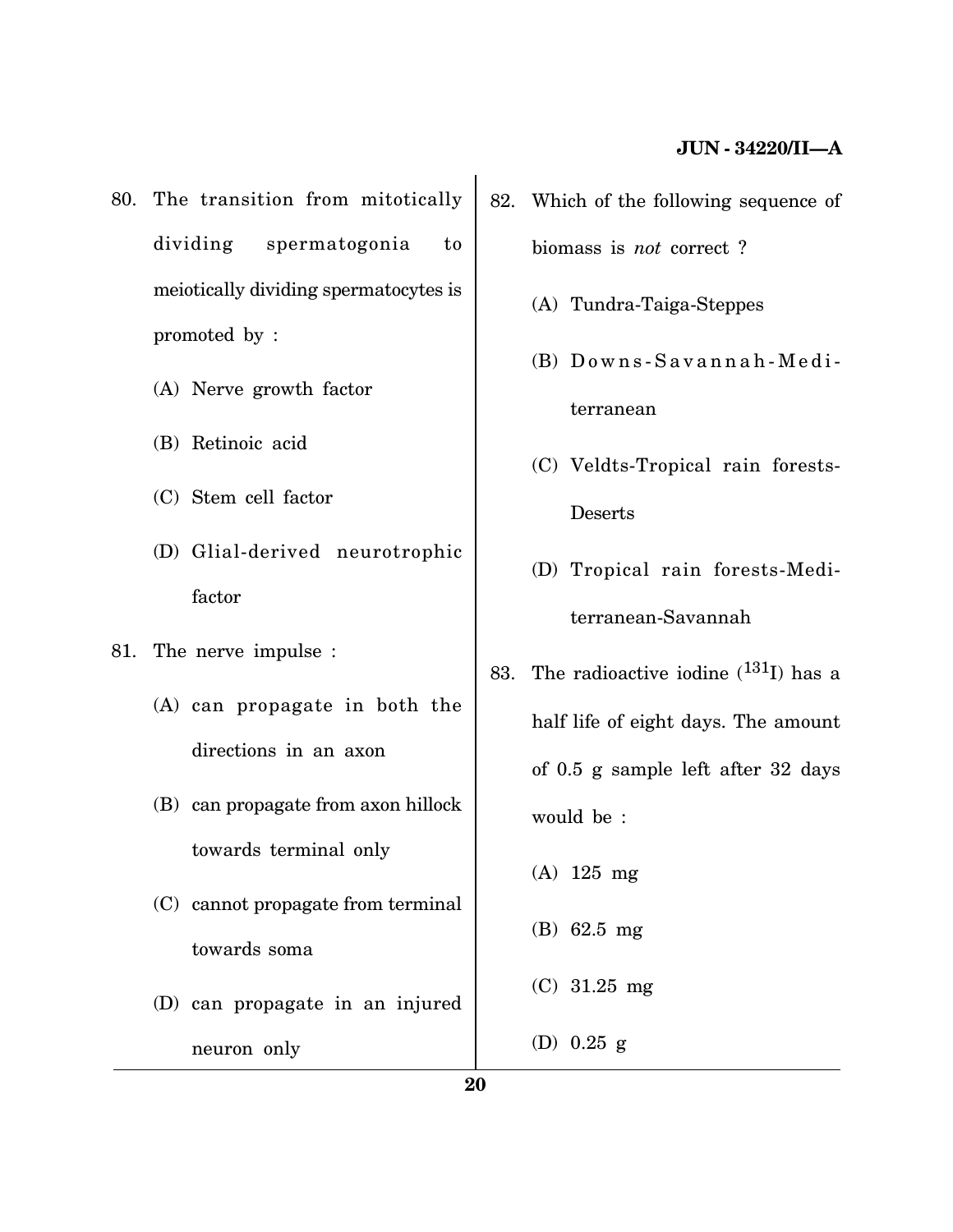- 84. ATP can be formed from ADP by direct transfer of a phosphoryl group from phosphoenol pyruvate. Such type of reaction is called as :
	- (A) Photo-phosphorylation
	- (B) Oxidative phosphorylation
	- (C) Substrate level phosphorylation
	- (D) Reductive phosphorylation
- 85. Which of the following viruses has DNA as its genome ?
	- (A) HIV
	- (B) Tobacco mosaic virus
	- (C) Cauliflower mosaic virus
	- (D) Cucumber mosaic virus
- 86. Two proteins have the same molecular weight and same isoelectric point. The best way to resolve them would be by :
	- (A) Ion exchange chromatography
	- (B) Gel filtration chromatography
	- (C) Reverse-phase chromatography
	- (D) Chromato-focusing
- 87. The unit of pollen dispersal in *Calotropis* is :
	- (A) dyad
	- (B) tetrad
	- (C) monad
	- (D) pollinium
- 88. Root Inducing (RI) plasmid was derived from :
	- (A) *Agrobacterium tumefaciens*
	- (B) *Agrobacterium rhizogenes*
	- (C) *Azotobacter vinelandii*
	- (D) *Azospirillum brasilense*
- 89. Synaptogenesis helps in :
	- (A) Survival of glia
	- (B) Survival of neurons
	- (C) Giving shape to and keeping neurons in place
	- (D) Memory formation and storage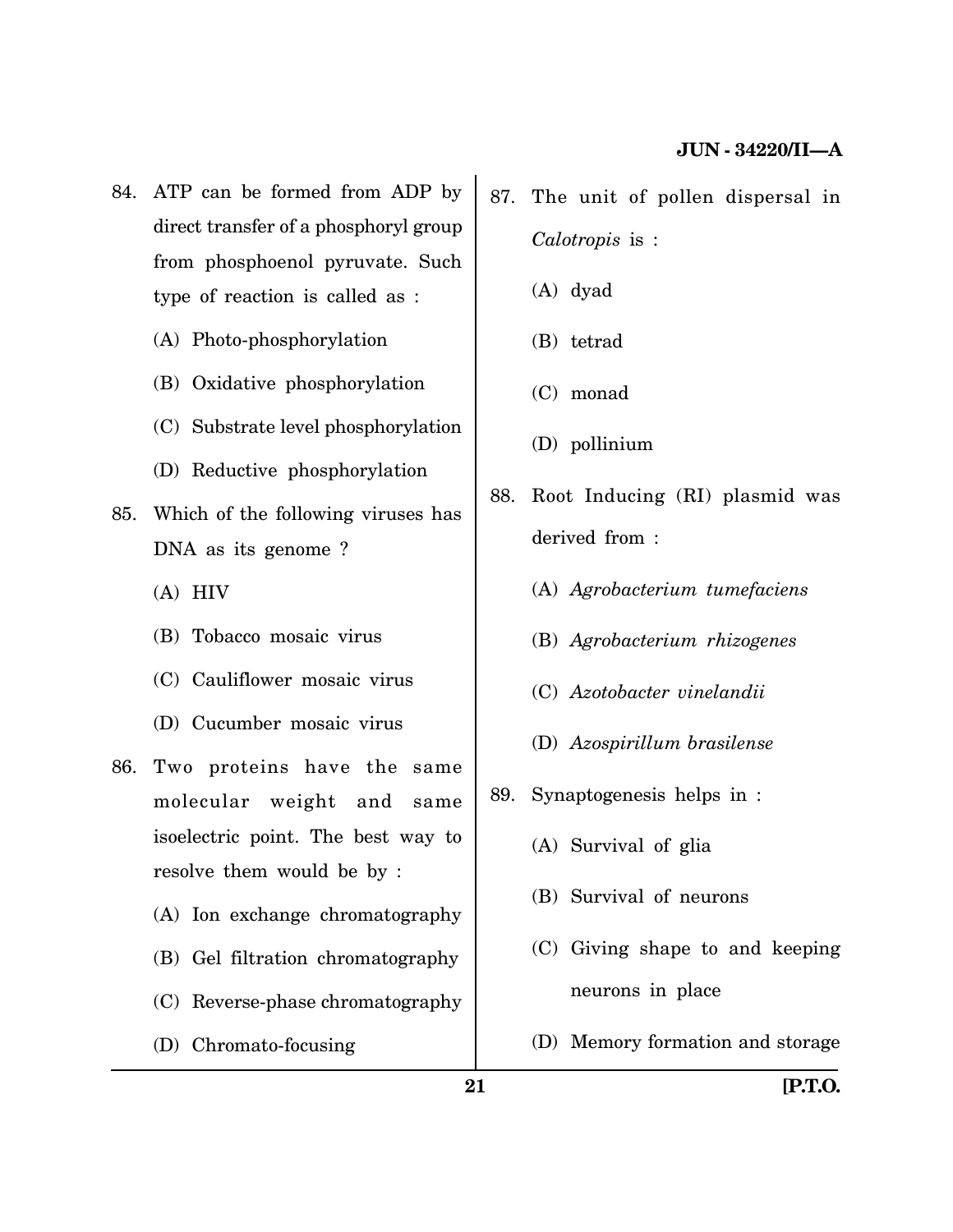- 90. In developing brain, notch signalling :
	- (A) promotes neuron formation only
	- (B) promotes astrocyte formation and inhibits neuron formation
	- (C) inhibits stem cells to form neural progenitor cells
	- (D) inhibits astrocyte formation only
- 91. Which one of the following enzymes can alter the linking number of covalently closed circular form of DNA ?
	- (A) Primase
	- (B) DNA polymerase
	- (C) Ligase
	- (D) Gyrase
- 92. The term carcinoma is applicable to malignant growth of :
	- (A) bone tissues
	- (B) muscle tissues
	- (C) bone marrow cells
	- (D) epithelial tissues
- 93. Pseudo-metameric segmentation is a feature of one of the following :
	- (A) Cestoda
	- (B) Nematoda
	- (C) Trematoda
	- (D) Ectoprocta
- 94. Microtubules are composed of :
	- (A) Desmin
	- (B) Actin and Myosin
	- (C) Tubulin
	- (D) Flagellin
- 95. The grafting experiment of Hammerling established the role of nucleus in heredity. The experimental material used in this experiment was :
	- (A) *Scendesmus*
	- (B) *Acetabularia*
	- (C) *Chlorella*
	- (D) *Chara*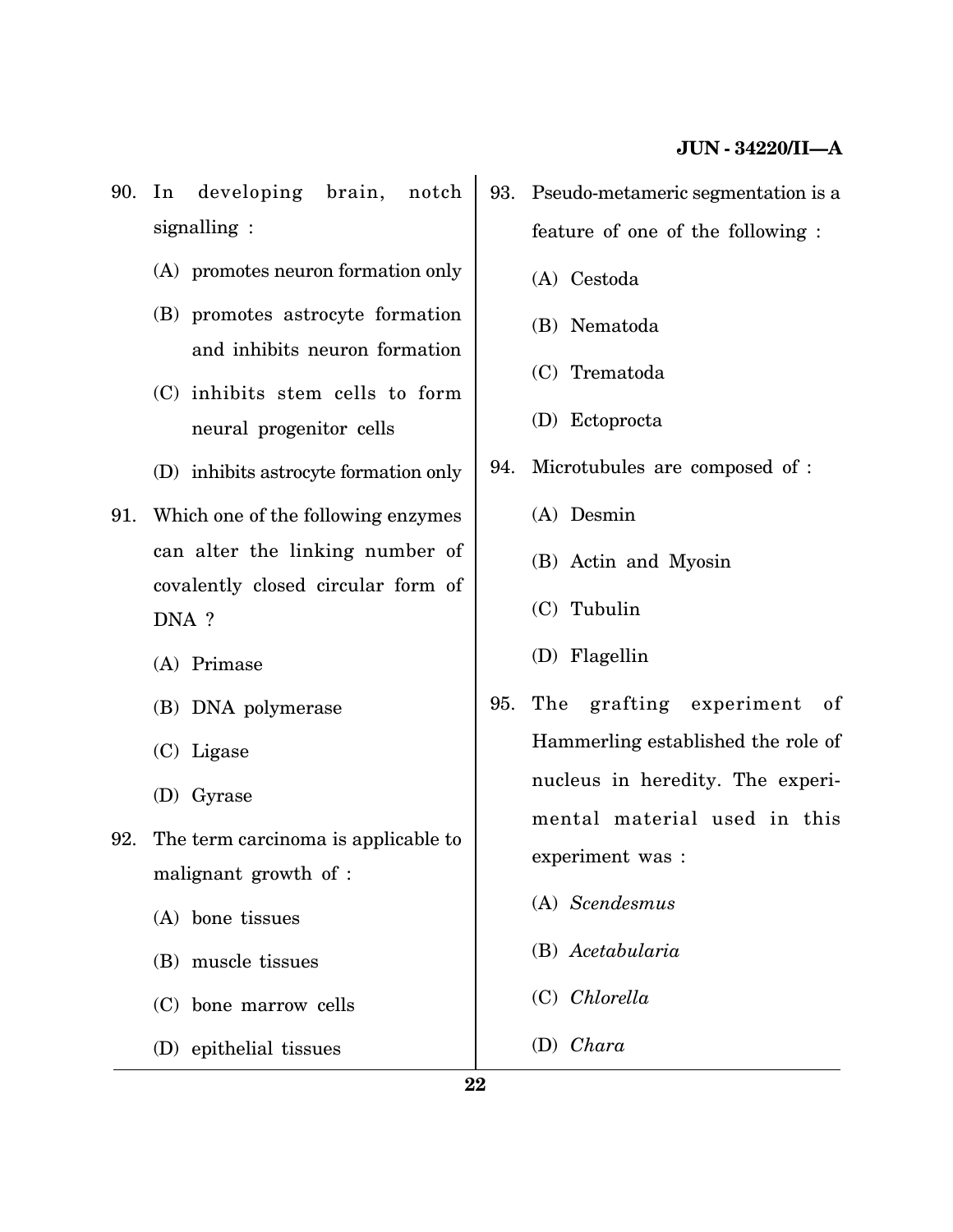- 96. Monooxygenases that catalyse the additions of –OH during steroid biosynthesis and drug detoxifications are present in :
	- (A) Peroxisomes
	- (B) Smooth endoplasmic reticulum
	- (C) Golgi complex
	- (D) Rough endoplasmic reticulum
- 97. *Arenicola* and *Amphitrite* are :
	- (A) "Missing link" between annelids and arthropods
	- (B) Sedantary tube-dwelling polychaetes
	- (C) Benthic trilobites
	- (D) Planktonic trilobites
- 98. Thanatophoric dysplasia, in which growth plates of ribs and limbs fail to proliferate leading to the death of baby soon after its birth is due to mutations in ................ pathway.
	- (A) RTK
	- (B) JAK-STAT
	- (C) Hedgehog
	- (D) Wnt
- 99. Heterocyst from cyanobacteria contains enzyme :
	- (A) Pectinase
	- (B) Cellulase
	- (C) Nitrogenase
	- (D) Phosphorylase
- 100. Which hormone is involved in counteracting apical dominance induced by auxin ?
	- (A) Cytokinin
	- (B) Ethylene
	- (C) ABA
	- (D) Brassinosteroids